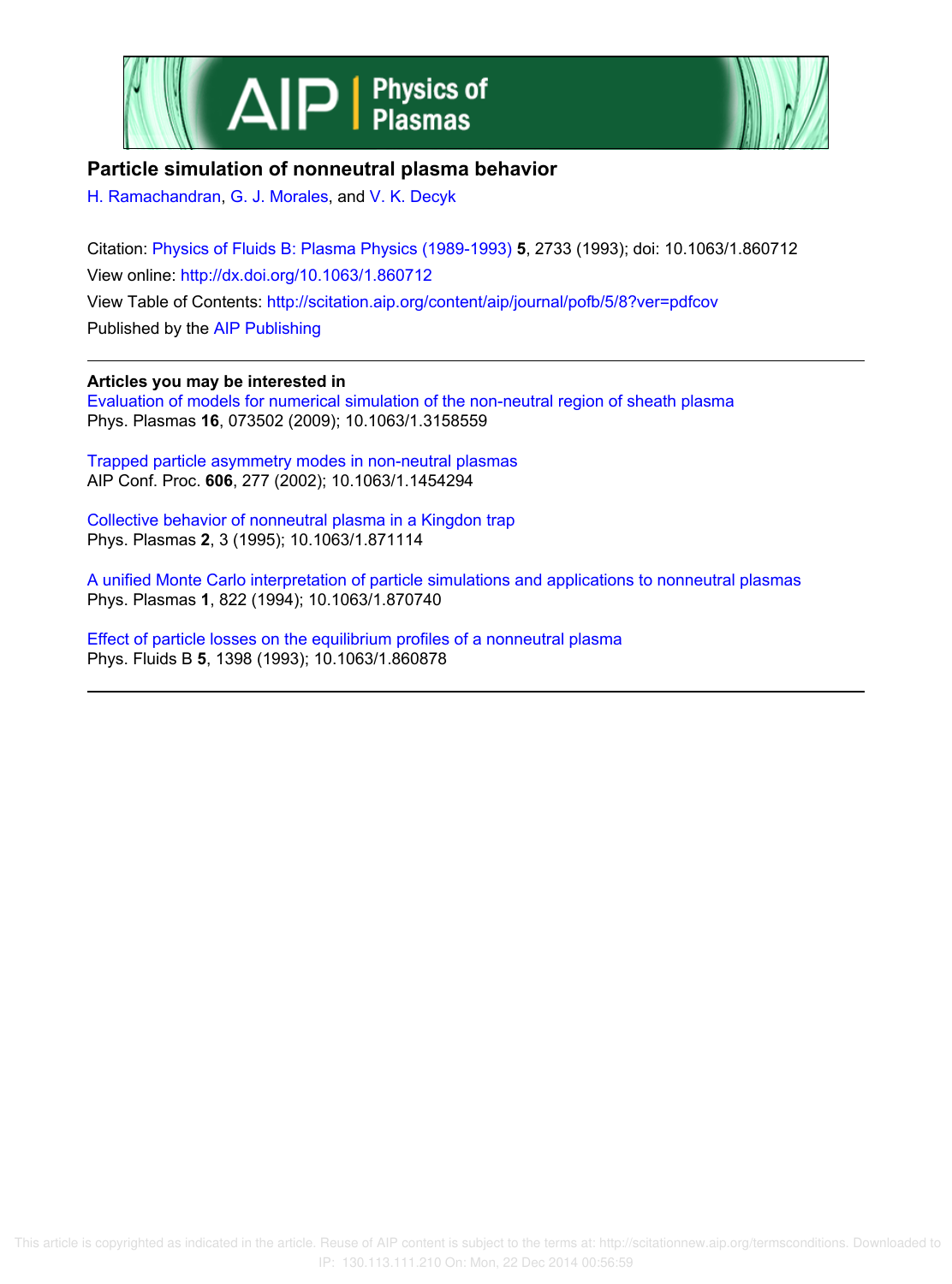## LETTERS

The purpose of this Letters section is to provide rapid dissemination of important new results in the fields regularly covered by<br>Physics of Fluids B. Results of extended research should not be presented as a series of let

## Particle simulation of non-neutral plasma behavior

H. Ramachandran, G. J. Morales, and V. K. Decyk

Department of Physics, University of California at Los Angeles, Los Angeles, California 90024-1547

(Received 1 March 1993; accepted 30 April 1993)

It is demonstrated that particle-simulation techniques can explore a broad range of dynamical behavior exhibited by non-neutral plasmas. New features isolated by this approach include collective relaxation through generation of core and halo populations; self-organization without radial transport as the plasma is cooled; spontaneous generation of solitonlike structures upon axial reflection from the external confining potential.

The properties of non-neutral systems confined in traps have been elucidated in several elegant experiments<sup>1,2</sup> in recent years. As plasmas, these systems have the virtue of being confinable for extremely long times because conservation laws<sup>3</sup> place strict bounds on particle loss. Most of the detailed experiments in this area have explored the quasistatic evolution of a well-confined configuration near thermal equilibrium. The transient, nonequilibrium phase during which the plasma achieves its near-equilibrium profiles is dominated by strong nonlinear wave-particle interactions. These processes are difficult to probe experimentally and are not easily described by analytical methods. However, advances in experimental sophistication (e.g., new ion machines coming on line) and increasing interest in this field are naturally leading to the consideration of the nonlinear collective interactions supported by these systems. Consequently, it is of interest to develop computational methods that allow the investigation of the fast timescale, nonequilibrium properties.

In this Letter, we report the results of a systematic application of particle-simulation techniques to explore the broad range of behavior exhibited by non-neutral plasmas. It is demonstrated that this computational technique (also known as the particle-in-cell method<sup>4</sup>) permits the detailed study of a broad range of dynamical features, including maintenance of a Vlasov equilibrium; cross-field transport by neutral collisions; relaxation by collective interactions between core and halo populations; development of selforganization as a confined plasma blob is cooled externally. It is our objective here to highlight the broad range of dynamics that can be explored and to stimulate new theoretical studies and experiments. Future publications will address, in depth, each of these topics.

The particle simulation code used in this study is a generalization of a code previously developed<sup>5</sup> to investigate heating of neutral plasmas by externally launched radio frequency waves. It consists of an electrostatic, bounded, magnetized two-and-one-half-dimensional system (follows two spatial coordinates and three velocities for each particle). The magnetic field is aligned with the z direction and confines particles along the  $x$  direction (the radial direction in a cylindrical experiment), with the y coordinate ignorable  $(x, y,$  and  $z$  are orthogonal Cartesian coordinates). As is usual in such studies, we normalize lengths to the initial Debye length,  $\lambda_{\rm D}$ , and velocities to the initial thermal velocity,  $\bar{v}$ . Walls located at  $x = \pm L_x$ make the plasma bounded in that direction. The potential may be prescribed as a function of z on those walls, and diverse experimental situations can be reproduced. We have explored two such schemes: (1) a slab equivalent of a Penning trap in which the vacuum potential is approximately of the form  $\phi(x,z) \approx \phi_0(z^2-x^2)/(L_z^2-L_x^2)$ , with  $\phi_0$ a controllable parameter and  $L_x$  and  $L_z$  the half-lengths of the system along  $x$  and  $z$ , respectively; and (2) localized potential hills well separated along the z direction, in a manner analogous to the traps developed<sup>1</sup> at the University of California, San Diego. The capability of turning on and off these confining hills permits the investigation of plasma expansion and recapture with this code. Typically the numerical studies use more than  $16 \times 10^3$  finite size particles, with a minimum of 64 computational grids in the  $x$  direction and 512 along z (of course, larger numbers are used when needed to resolve the dynamics of a given situation). For the results reported here, the strength of the confining magnetic field satisfies  $\Omega_e/\omega_{pe} \ge 2.5$  with  $\Omega_e$  the electron gyrofrequency and  $\omega_{pe}$  the electron plasma frequency. This choice provides good radial confinement (below the Brillouin limit<sup>6</sup>) and does not require an excessive number of computation steps (the detailed electron gyromotion is calculated with a resolution of  $\Omega_e \Delta t \leq \frac{1}{6}$ , which is to be contrasted with the guiding-center simulations' previously used to explore these systems).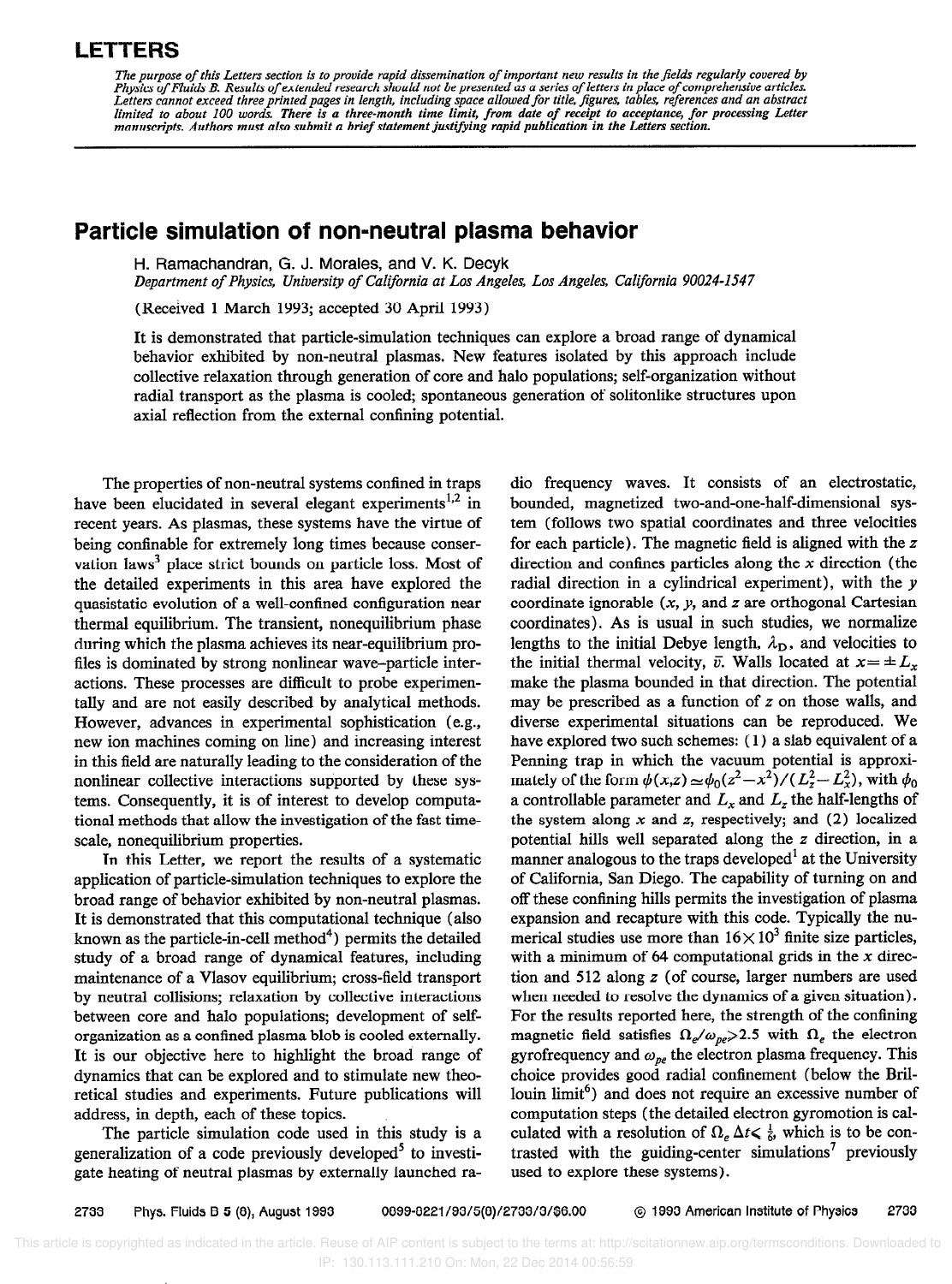



FIG. 1. Demonstration of quiet equilibrium of a simulated non-neutral plasma after a time  $t=435 \Omega_c^{-1}$ . (a) Density profile across the magnetic field, The solid curve is without collisions and the dashed curve shows the effect of cross-field transport due to neutral collisions. (b) Self-consistent velocity profile demonstrating the equilibrium electric field  $E_y \propto x$ . Spatial scale is Debye length  $\lambda_{\rm D}$  and the velocity scale is thermal velocity  $\bar{v}$ .

The persistence of a quiet Vlasov equilibrium is demonstrated in Fig. 1. These results correspond to a pure electron plasma column infinitely long in the z direction (no axial potential trap is applied). The self-consistent plasma density profile achieved is shown in Fig. 1 (a). As is characteristic<sup>8</sup> of these systems, it exhibits a nearly square profile with a sharp edge on a scale of a Debye length. The self-consistent drift profile (rotation profile in a cylinder) is shown in Fig. 1(b). It shows that  $v_y \propto x$ , and hence the radial electric field  $E_x \propto x$ , as expected from the flat region in Fig. 1 (a), i.e., this is the slab analog of a rigid rotor equilibrium in a cylinder. Because the  $\nu$  coordinate is ignorable in the code, flute instabilities are absent here, so, in practice, we achieve a projection to lower dimensionality of a stably rotating column. These features have been observed to hold for times  $t > 400 \Omega_e^{-1}$ . The ability to correctly simulate such equilibria permits the exploration of nonlinear plasma waves, cyclotron resonance,<sup>9</sup> and Brillouin limit.<sup>2</sup>

Next we highlight the collective relaxation of a nonequilibrium initial distribution suddenly placed in a Penning trap, i.e., the opposite of the quiet start shown in Fig. 1. We have identified that the dominant feature in this complex evolution is the self-consistent development of a high-density (core) population that exhibits fluidlike behavior, and surrounded by a tenuous population of energetic (halo) particles. The role of the core population is to cancel the external parabolic well of the Penning trap, so that a very small axial electric field results. However, the effectiveness of this cancellation decreases with  $x$ , hence at

FIG. 2. Collective relaxation of a nonequilibrium initial configuration in a Penning trap. (a) Axial phase space at  $t= 192 \Omega_{\epsilon}^{-1}$  shows a high-density "core" of slow particles interacting with an energetic "halo" population. (b) Configuration space shows the "core" population attains a football shape and the energetic "halo" forms outer rails. Dashed lines indicate location of walls.

larger  $x$ , a larger fraction of the particles belong to the halo population [the partition and radial distribution of these populations are determined by the ratio of the length in the  $z$  direction to that in the  $x$  direction (aspect ratio)]. The axial phase space  $(v_z, z)$  at time  $t = 192/\Omega_e$  is shown in Fig. 2(a) for an aspect ratio of 3. The core corresponds to the high-density (darker) region of slow particles while the halo is the encircling ring. The core executes long-lived breathing oscillations on the  $\omega_{pe}$  time scale. The role of these collective interactions is to generate a time-dependent balance between the internal self-repulsion and the external potential well. The configuration-space shape of the confined plasma is shown in Fig. 2(b). The core particles achieve a football-like shape bounded by a rail-like structure associated with the energetic halo particles.

To investigate the long-time behavior, we introduce an external drag force (i.e., vmv). This process extracts kinetic energy (i.e., it cools) and simultaneously induces cross-field transport that results in the expansion of the plasma, as shown by the dashed profile in Fig.  $1(a)$ . The equivalent expansion process caused by collisions with neutral particles has been studied experimentally<sup>10</sup> in considerable detail. The isotropic drag slows down the energetic halo particles and simultaneously damps the collective oscillations of the core. In the time-asymptotic limit, the elongated edge rails in Fig. 2(b) coalesce, and the core population fully equilibrates with the external trap potential.

To explore the development of self-organization as the kinetic energy of the particles is reduced further, we apply